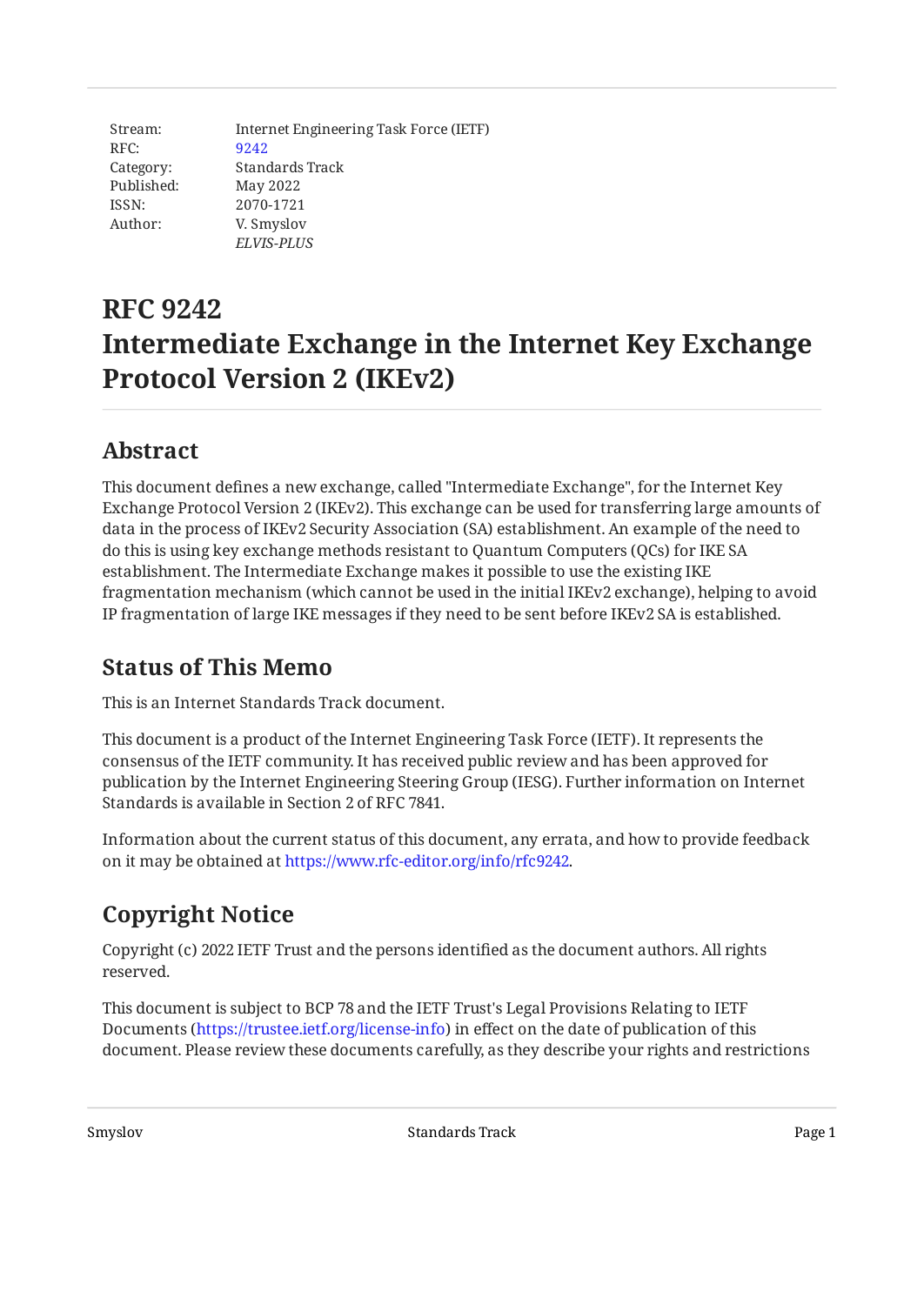with respect to this document. Code Components extracted from this document must include Revised BSD License text as described in Section 4.e of the Trust Legal Provisions and are provided without warranty as described in the Revised BSD License.

### <span id="page-1-0"></span>**[Table of Contents](#page-1-0)**

- [1](#page-1-1). [Introduction](#page-1-1)
- [2](#page-3-0). [Terminology and Notation](#page-3-0)
- [3](#page-3-1). [Intermediate Exchange Details](#page-3-1)
	- [3.1.](#page-3-2) [Support for Intermediate Exchange Negotiation](#page-3-2)
	- [3.2.](#page-3-3) [Using Intermediate Exchange](#page-3-3)
	- [3.3.](#page-4-0) [The IKE\\_INTERMEDIATE Exchange Protection and Authentication](#page-4-0)
		- [3.3.1](#page-4-1). [Protection of IKE\\_INTERMEDIATE Messages](#page-4-1)
		- [3.3.2](#page-5-0). [Authentication of IKE\\_INTERMEDIATE Exchanges](#page-5-0)
	- [3.4.](#page-8-0) [Error Handling in the IKE\\_INTERMEDIATE Exchange](#page-8-0)
- [4](#page-8-1). [Interaction with Other IKEv2 Extensions](#page-8-1)
- [5](#page-8-2). [Security Considerations](#page-8-2)
- [6](#page-9-0). [IANA Considerations](#page-9-0)
- [7](#page-10-0). [References](#page-10-0)
	- [7.1.](#page-10-1) [Normative References](#page-10-1)
	- [7.2.](#page-10-2) [Informative References](#page-10-2)

[Appendix A.](#page-11-0) [Example of IKE\\_INTERMEDIATE Exchange](#page-11-0)

[Acknowledgements](#page-12-0)

[Author's Address](#page-13-0)

### <span id="page-1-1"></span>**[1. Introduction](#page-1-1)**

The Internet Key Exchange Protocol Version 2 (IKEv2) defined in [RFC7296] uses UDP as a transport for its messages. If the size of a message is larger than the Path MTU (PMTU), IP fragmentation takes place, which has been shown to cause operational challenges in certain network configurations and devices. The problem is described in more detail in [RFC7383], which also defines an extension to IKEv2 called "IKE fragmentation". This extension allows IKE messages to be fragmented at the IKE level, eliminating possible issues caused by IP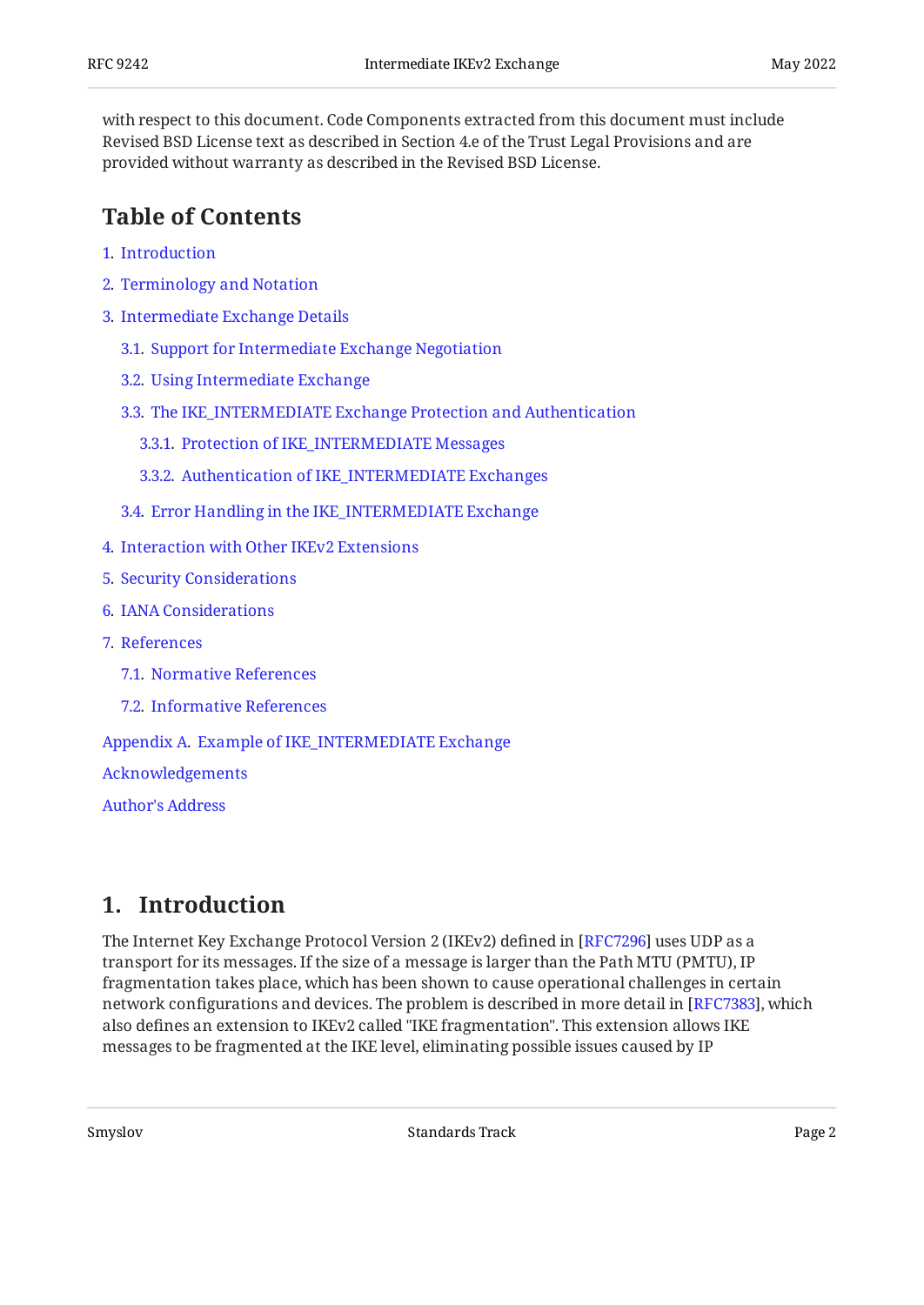fragmentation. However, IKE fragmentation cannot be used in the initial IKEv2 exchange (IKE\_SA\_INIT). In most cases, this limitation is not a problem, since the IKE\_SA\_INIT messages are usually small enough not to cause IP fragmentation.

However, the situation has been changing recently. One example of the need to transfer large amounts of data before an IKE SA is created is using the QC-resistant key exchange methods in IKEv2. Recent progress in quantum computing has led to concern that classical Diffie-Hellman key exchange methods will become insecure in the relatively near future and should be replaced with QC-resistant ones. Currently, most QC-resistant key exchange methods have large public keys. If these keys are exchanged in the IKE\_SA\_INIT exchange, then IP fragmentation will probably take place; therefore, all the problems caused by it will become inevitable.

A possible solution to this problem would be to use TCP as a transport for IKEv2, as defined in . However, this approach has significant drawbacks and is intended to be a last resort [[RFC8229\]](#page-10-5) when UDP transport is completely blocked by intermediate network devices.

This specification describes a way to transfer a large amount of data in IKEv2 using UDP transport. For this purpose, the document defines a new exchange for IKEv2 called "Intermediate Exchange" or "IKE\_INTERMEDIATE". One or more of these exchanges may take place right after the IKE\_SA\_INIT exchange and prior to the IKE\_AUTH exchange. The IKE\_INTERMEDIATE exchange messages can be fragmented using the IKE fragmentation mechanism, so these exchanges may be used to transfer large amounts of data that don't fit into the IKE\_SA\_INIT exchange without causing IP fragmentation.

The Intermediate Exchange can be used to transfer large public keys of QC-resistant key exchange methods, but its application is not limited to this use case. This exchange can also be used whenever some data needs to be transferred before the IKE\_AUTH exchange and for some reason the IKE\_SA\_INIT exchange is not suited for this purpose. This document defines the IKE\_INTERMEDIATE exchange without tying it to any specific use case. It is expected that separate specifications will define for which purposes and how the IKE\_INTERMEDIATE exchange is used in IKEv2. Some considerations must be taken into account when designing such specifications:

- The IKE\_INTERMEDIATE exchange is not intended for bulk transfer. This document doesn't set a hard cap on the amount of data that can be safely transferred using this mechanism, as it depends on its application. However, in most cases, it is anticipated that the amount of data will be limited to tens of kilobytes (a few hundred kilobytes in extreme cases), which is believed to cause no network problems (see [RFC6928] as an example of experiments with sending similar amounts of data in the first TCP flight). See also [Section 5](#page-8-2) for the discussion of possible DoS attack vectors when the amount of data sent in the IKE\_INTERMEDIATE exchange is too large.
- $\bullet$  It is expected that the IKE\_INTERMEDIATE exchange will only be used for transferring data that is needed to establish IKE SA and not for data that can be sent later when this SA is established.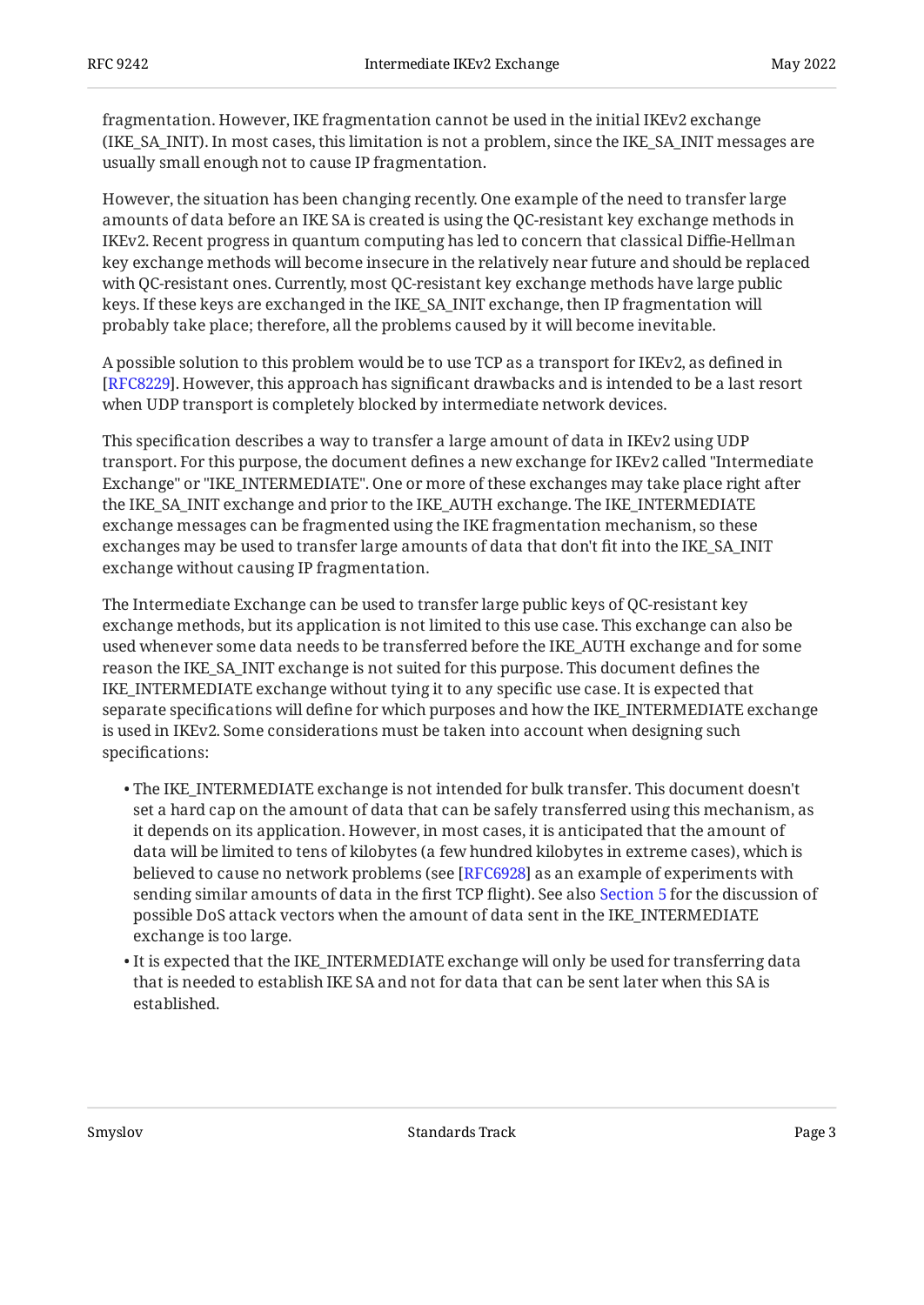## <span id="page-3-0"></span>**[2. Terminology and Notation](#page-3-0)**

The key words "MUST", "MUST NOT", "REQUIRED", "SHALL", "SHALL NOT", "SHOULD", "SHOULD NOT", "**RECOMMENDED", "NOT RECOMMENDED", "MAY",** and "OPTIONAL" in this document are to be interpreted as described in BCP 14 [RFC2119] [RFC8174] when, and only when, they appear in all capitals, as shown here.

It is expected that readers are familiar with the terms used in the IKEv2 specification [RFC7296]. Notationfor the payloads contained in IKEv2 messages is defined in Section 1.2 of [RFC7296].

## <span id="page-3-2"></span><span id="page-3-1"></span>**[3. Intermediate Exchange Details](#page-3-1)**

### **[3.1. Support for Intermediate Exchange Negotiation](#page-3-2)**

The initiator indicates its support for Intermediate Exchange by including a notification of type INTERMEDIATE\_EXCHANGE\_SUPPORTED in the IKE\_SA\_INIT request message. If the responder also supports this exchange, it includes this notification in the response message.

```
Initiator Responder
----------- -----------
HDR, SAi1, KEi, Ni,
[N(INTERMEDIATE_EXCHANGE_SUPPORTED)] -->
                           <-- HDR, SAr1, KEr, Nr, [CERTREQ],
                          [N(INTERMEDIATE_EXCHANGE_SUPPORTED)]
```
The INTERMEDIATE\_EXCHANGE\_SUPPORTED is a Status Type IKEv2 notification with Notify Message Type 16438. When it is sent, the Protocol ID and SPI Size fields in the Notify payload are both set to 0. This specification doesn't define any data that this notification may contain, so the Notification Data is left empty. However, future enhancements to this specification may override this. Implementations **MUST** ignore non-empty Notification Data if they don't understand its purpose.

### <span id="page-3-3"></span>**[3.2. Using Intermediate Exchange](#page-3-3)**

If both peers indicated their support for the Intermediate Exchange, the initiator may use one or more these exchanges to transfer additional data. Using the Intermediate Exchange is optional; the initiator may find it unnecessary even when support for this exchange has been negotiated.

The Intermediate Exchange is denoted as IKE\_INTERMEDIATE; its Exchange Type is 43.

```
Initiator Responder
----------- -----------
HDR, ..., SK {...} -->
                       <-- HDR, ..., SK {...}
```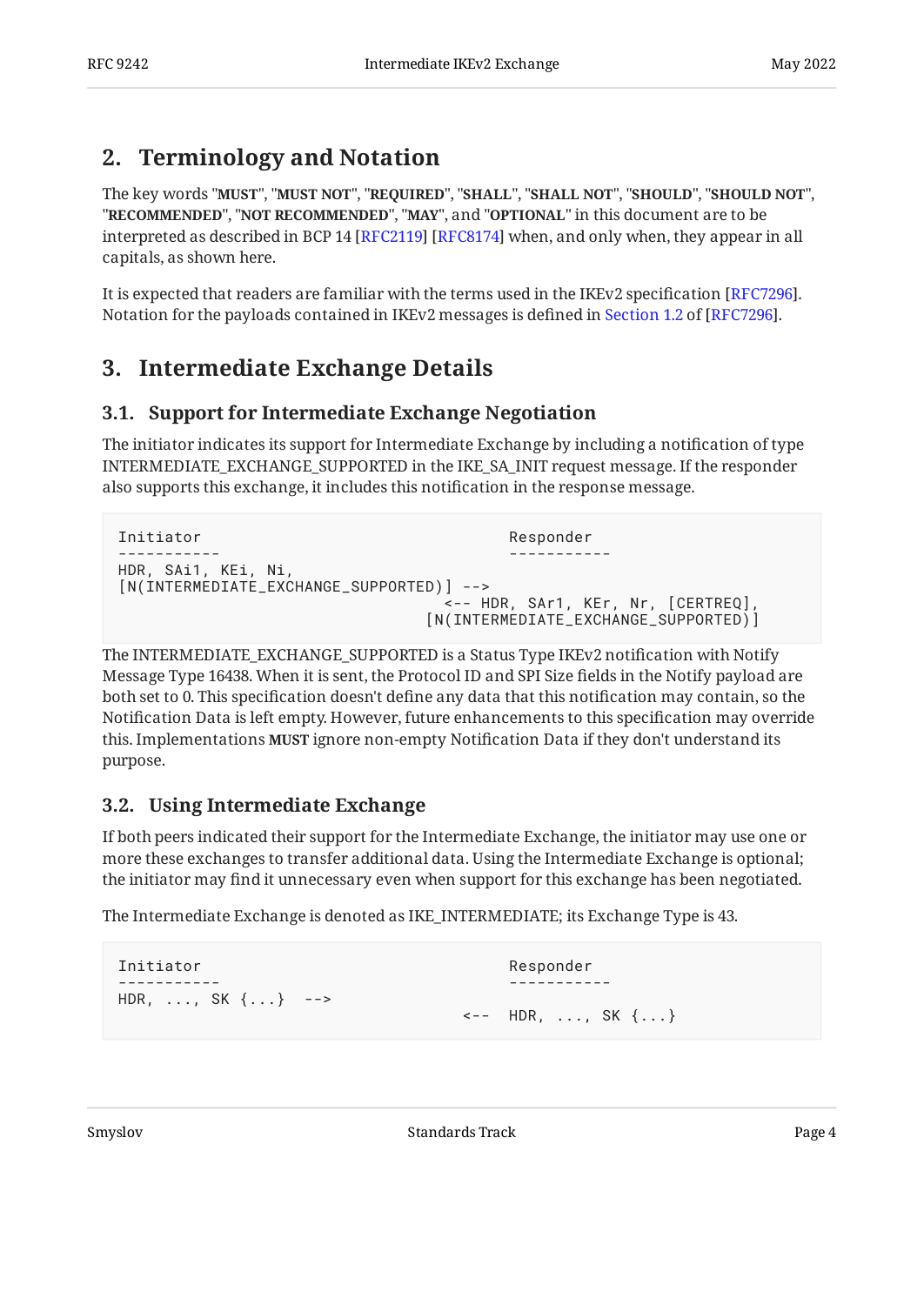The initiator may use several IKE\_INTERMEDIATE exchanges if necessary. Since window size is initially set to 1 for both peers ([Section 2.3](https://www.rfc-editor.org/rfc/rfc7296#section-2.3) of [\[RFC7296\]](#page-10-3)), these exchanges **MUST** be sequential and **MUST** all be completed before the IKE\_AUTH exchange is initiated. The IKE SA **MUST NOT** be considered as established until the IKE\_AUTH exchange is successfully completed.

The Message IDs for IKE\_INTERMEDIATE exchanges **MUST** be chosen according to the standard IKEv2rule, described in Section 2.2 of [RFC7296], i.e., it is set to 1 for the first IKE\_INTERMEDIATE exchange, 2 for the next (if any), and so on. Implementations **MUST** verify that Message IDs in the IKE\_INTERMEDIATE messages they receive actually follow this rule. The Message ID for the first pair of IKE\_AUTH messages is one more than the value used in the last IKE\_INTERMEDIATE exchange.

If the presence of NAT is detected in the IKE\_SA\_INIT exchange via NAT\_DETECTION\_SOURCE\_IP and NAT\_DETECTION\_DESTINATION\_IP notifications, then the peers switch to port 4500 in the first IKE\_INTERMEDIATE exchange and use this port for all subsequent exchanges, as described in . [Section 2.23](https://www.rfc-editor.org/rfc/rfc7296#section-2.23) of [\[RFC7296](#page-10-3)]

The content of the IKE\_INTERMEDIATE exchange messages depends on the data being transferred and will be defined by specifications utilizing this exchange. However, since the main motivation for the IKE\_INTERMEDIATE exchange is to avoid IP fragmentation when large amounts of data need to be transferred prior to the IKE\_AUTH exchange, the Encrypted payload be present in the IKE\_INTERMEDIATE exchange messages, and payloads containing large **MUST** amounts of data **MUST** be placed inside it. This will allow IKE fragmentation [RFC7383] to take place, provided it is supported by the peers and negotiated in the initial exchange.

[Appendix A](#page-11-0) contains an example of using an IKE\_INTERMEDIATE exchange in creating an IKE SA.

### <span id="page-4-1"></span><span id="page-4-0"></span>**[3.3. The IKE\\_INTERMEDIATE Exchange Protection and Authentication](#page-4-0)**

#### **[3.3.1. Protection of IKE\\_INTERMEDIATE Messages](#page-4-1)**

The keys SK\_e[i/r] and SK\_a[i/r] for the protection of IKE\_INTERMEDIATE exchanges are computedin the standard fashion, as defined in Section 2.14 of [RFC7296].

Every subsequent IKE\_INTERMEDIATE exchange uses the most recently calculated IKE SA keys before this exchange is started. So, the first IKE\_INTERMEDIATE exchange always uses SK\_e[i/r] and SK\_a[i/r] keys that were computed as a result of the IKE\_SA\_INIT exchange. If additional key exchange is performed in the first IKE\_INTERMEDIATE exchange, resulting in the update of SK\_e[i/r] and SK\_a[i/r], then these updated keys are used for protection of the second IKE\_INTERMEDIATE exchange. Otherwise, the original SK\_e[i/r] and SK\_a[i/r] keys are used again, and so on.

Once all the IKE\_INTERMEDIATE exchanges are completed, the most recently calculated SK\_e[i/r] and SK\_a[i/r] keys are used for protection of the IKE\_AUTH exchange and all subsequent exchanges.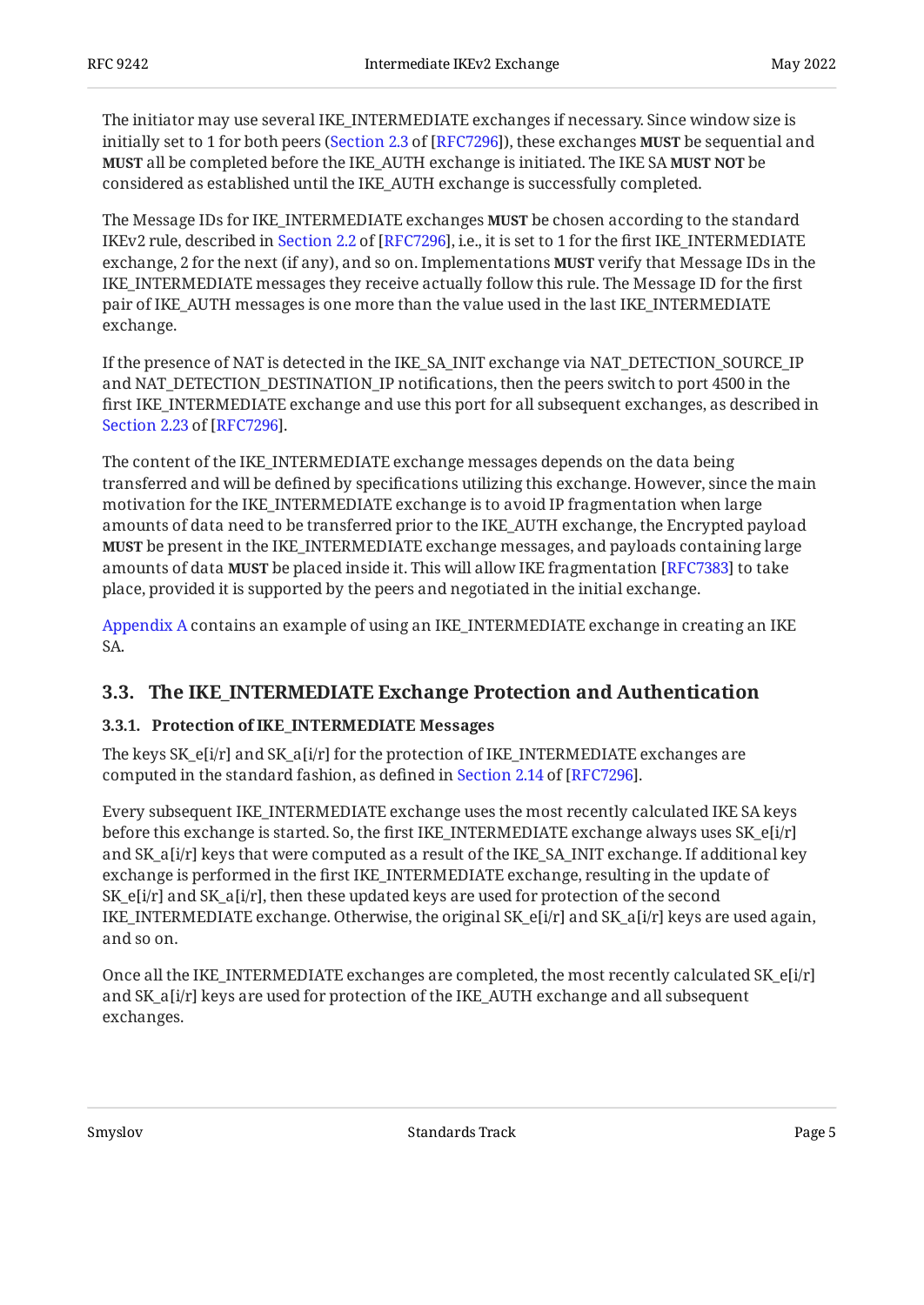#### <span id="page-5-0"></span>**[3.3.2. Authentication of IKE\\_INTERMEDIATE Exchanges](#page-5-0)**

The IKE\_INTERMEDIATE messages must be authenticated in the IKE\_AUTH exchange, which is performed by adding their content into the AUTH payload calculation. It is anticipated that in many use cases, IKE\_INTERMEDIATE messages will be fragmented using the IKE fragmentation [[RFC7383\]](#page-10-4) mechanism. According to [RFC7383], when IKE fragmentation is negotiated, the initiator may first send a request message in unfragmented form, but later turn on IKE fragmentation and resend it fragmented if no response is received after a few retransmissions. In addition, peers may resend a fragmented message using different fragment sizes to perform simple PMTU discovery.

The requirement to support this behavior makes authentication challenging: it is not appropriate to add on-the-wire content of the IKE\_INTERMEDIATE messages into the AUTH payload calculation, because implementations are generally unaware of which form these messages are received by peers. Instead, a more complex scheme is used; authentication is performed by adding the content of these messages before their encryption and possible fragmentation, so that the data to be authenticated doesn't depend on the form the messages are delivered in.

If one or more IKE\_INTERMEDIATE exchanges took place, the definition of the blob to be signed (orMACed) from Section 2.15 of [RFC7296] is modified as follows:

```
InitiatorSignedOctets = RealMsg1 | NonceRData | MACedIDForI | IntAuth
ResponderSignedOctets = RealMsg2 | NonceIData | MACedIDForR | IntAuth
IntAuth = IntAuth_iN | IntAuth_rN | IKE_AUTH_MID
IntAuth_i1 = prf(SK_pi1, IntAuth_i1A [| IntAuth_i1P])
IntAuth_i2 = prf(SK_pi2, IntAuth_i1 | IntAuth_i2A [| IntAuth_i2P])
IntAuth_i3 = prf(SK_pi3, IntAuth_i2 | IntAuth_i3A [| IntAuth_i3P])
...
IntAuth_iN = prf(SK_piN, IntAuth_iN-1 | IntAuth_iNA [| IntAuth_iNP])
IntAuth_r1 = prf(SK_pr1, IntAuth_r1A [| IntAuth_r1P])
IntAuth_r2 = prf(SK_pr2, IntAuth_r1 | IntAuth_r2A [| IntAuth_r2P])
IntAuth_r3 = prf(SK_pr3, IntAuth_r2 | IntAuth_r3A [| IntAuth_r3P])
...
IntAuth_rN = prf(SK_prN, IntAuth_rN-1 | IntAuth_rNA [| IntAuth_rNP])
```
The essence of this modification is that a new chunk called "IntAuth" is appended to the string of octets that is signed (or MACed) by the peers. IntAuth consists of three parts: IntAuth\_iN, IntAuth\_rN, and IKE\_AUTH\_MID.

The IKE\_AUTH\_MID chunk is a value of the Message ID field from the IKE Header of the first round of the IKE\_AUTH exchange. It is represented as a four-octet integer in network byte order (in other words, exactly as it appears on the wire).

The IntAuth\_iN and IntAuth\_rN chunks represent the cumulative result of applying the negotiated Pseudorandom Function (PRF) to all IKE\_INTERMEDIATE exchange messages sent during IKE SA establishment by the initiator and the responder, respectively. After the first IKE\_INTERMEDIATE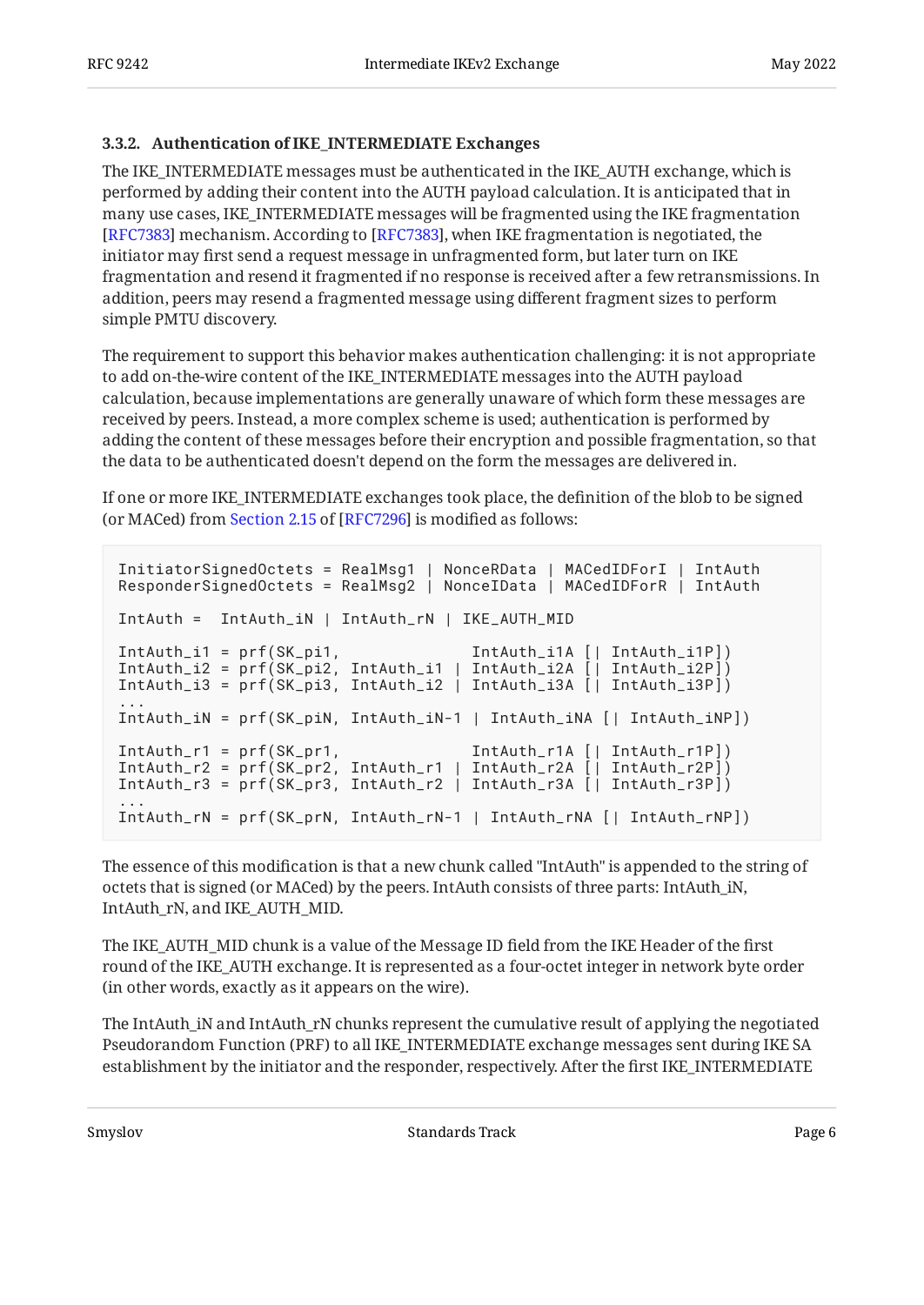exchange is complete, peers calculate the IntAuth\_i1 value by applying the negotiated PRF to the content of the request message from this exchange and calculate the IntAuth\_r1 value by applying the negotiated PRF to the content of the response message. For every subsequent IKE\_INTERMEDIATE exchange (if any), peers recalculate these values as follows: after the nth exchange is complete, they compute IntAuth\_[i/r]n by applying the negotiated PRF to the concatenation of IntAuth $[i/r](n-1)$  (computed for the previous IKE\_INTERMEDIATE exchange) and the content of the request (for IntAuth\_in) or response (for IntAuth\_rn) messages from this exchange. After all IKE\_INTERMEDIATE exchanges are over, the resulted IntAuth\_[i/r]N values (assuming N exchanges took place) are used in computing the AUTH payload.

For the purpose of calculating the IntAuth  $[i/r]^*$  values, the content of the IKE\_INTERMEDIATE messages is represented as two chunks of data: mandatory IntAuth\_ $[i/r]^*A$ , optionally followed by IntAuth\_[i/r]\*P.

The IntAuth\_[i/r]\*A chunk consists of the sequence of octets from the first octet of the IKE Header (not including the prepended four octets of zeros, if UDP encapsulation or TCP encapsulation of ESP packets is used) to the last octet of the generic header of the Encrypted payload. The scope of IntAuth\_[i/r]\*A is identical to the scope of Associated Data defined for the use of AEAD algorithms inIKEv2 (see Section 5.1 of [RFC5282]), which is stressed by using the "A" suffix in its name. Note that calculation of IntAuth\_[i/r]\*A doesn't depend on whether an AEAD algorithm or a plain cipher is used in IKE SA.

<span id="page-6-0"></span>The IntAuth\_[i/r]\*P chunk is present if the Encrypted payload is not empty. It consists of the content of the Encrypted payload that is fully formed but not yet encrypted. The Initialization Vector,Padding, Pad Length, and Integrity Checksum Data fields (see Section 3.14 of [RFC7296]) are not included into the calculation. In other words, the IntAuth\_ $[i/r]^*P$  chunk is the inner payloads of the Encrypted payload in plaintext form, which is stressed by using the "P" suffix in its name.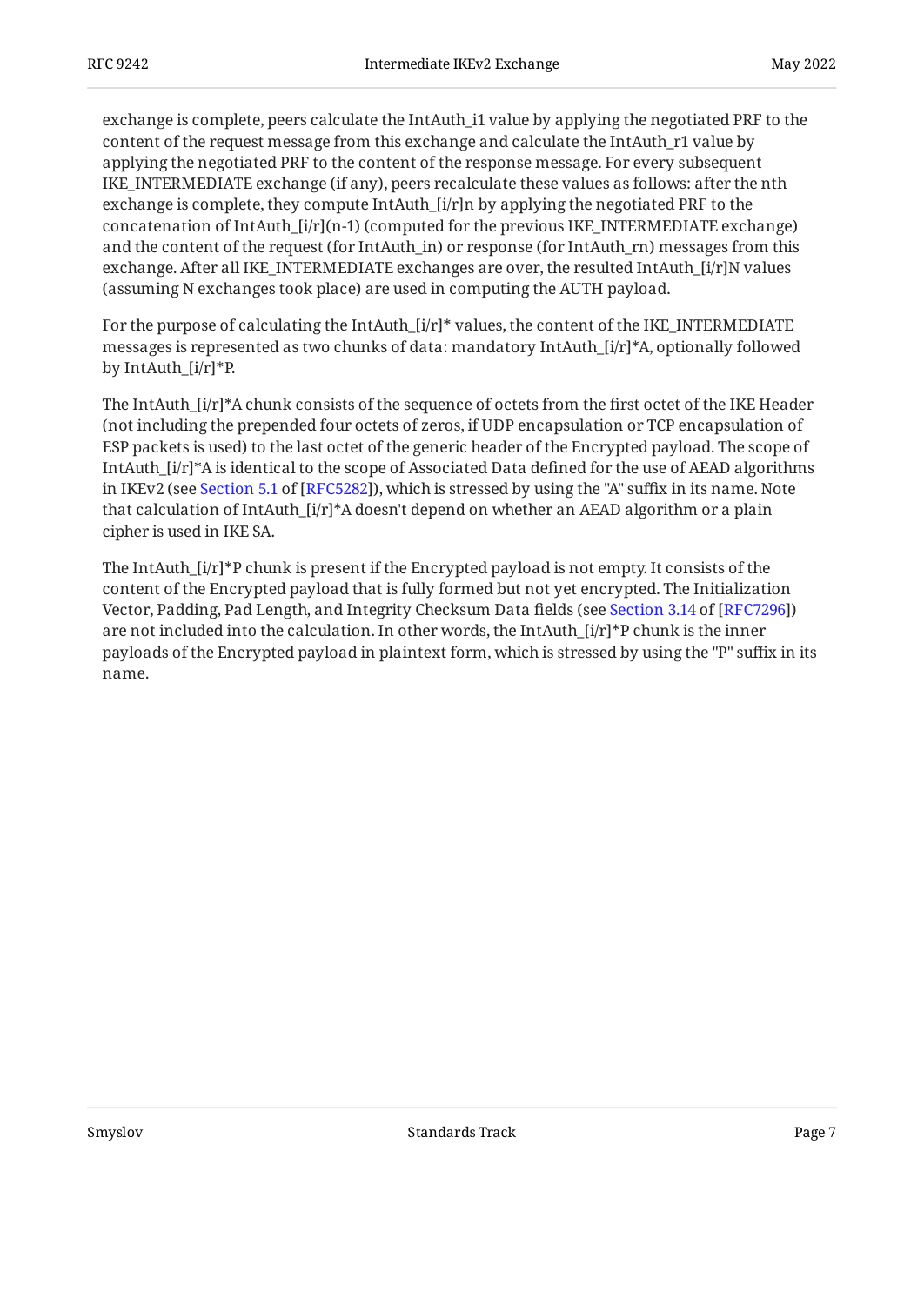<span id="page-7-0"></span>

*[Figure 1:](#page-7-0) [Data to Authenticate in the IKE\\_INTERMEDIATE Exchange Messages](#page-6-0)* 

[Figure 1](#page-7-0) illustrates the layout of the IntAuth\_ $[i/r]^*A$  (denoted as A) and the IntAuth\_ $[i/r]^*P$ (denoted as P) chunks in case the Encrypted payload is not empty.

For the purpose of prf calculation, the Length field in the IKE Header and the Payload Length field in the Encrypted payload header are adjusted so that they don't count the lengths of Initialization Vector, Integrity Checksum Data, Padding, and Pad Length fields. In other words, the Length field in the IKE Header (denoted as Adjusted Length in [Figure 1\)](#page-7-0) is set to the sum of the lengths of IntAuth\_ $[i/r]^*A$  and IntAuth\_ $[i/r]^*P$ , and the Payload Length field in the Encrypted payload header (denoted as Adjusted Payload Length in [Figure 1\)](#page-7-0) is set to the length of IntAuth\_ $[i/r]^*P$  plus the size of the Encrypted payload header (four octets).

The prf calculations **MUST** be applied to whole messages only, before possible IKE fragmentation. This ensures that the IntAuth will be the same regardless of whether or not IKE fragmentation takes place. If the message was received in fragmented form, it **MUST** be reconstructed before calculating the prf as if it were received unfragmented. While reconstructing, the RESERVED field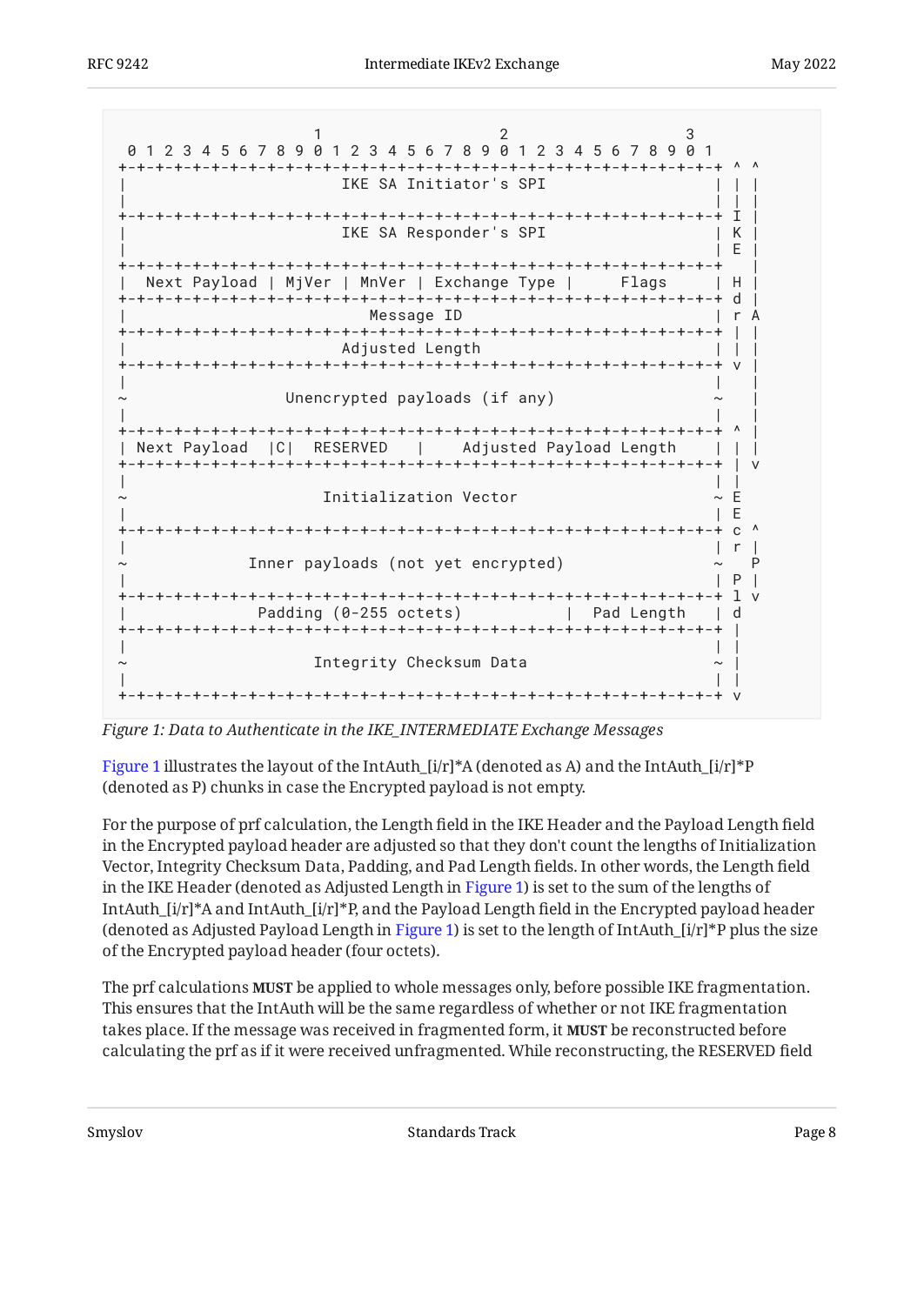in the reconstructed Encrypted payload header **MUST** be set to the value of the RESERVED field in the Encrypted Fragment payload header from the first fragment (with the Fragment Number field set to 1).

Note that it is possible to avoid actual reconstruction of the message by incrementally calculating prf on decrypted (or ready to be encrypted) fragments. However, care must be taken to properly replace the content of the Next Header and the Length fields so that the result of computing the prf is the same as if it were computed on the reconstructed message.

Each calculation of IntAuth\_ $[i/r]^*$  uses its own keys SK\_p[i/r]\*, which are the most recently updated SK\_p[i/r] keys available before the corresponded IKE\_INTERMEDIATE exchange is started. The first IKE\_INTERMEDIATE exchange always uses the SK\_p[i/r] keys that were computed in the IKE\_SA\_INIT exchange as SK\_p[i/r]1. If the first IKE\_INTERMEDIATE exchange performs additional key exchange resulting in an SK\_p[i/r] update, then these updated SK\_p[i/r] keys are used as SK\_p[i/r]2; otherwise, the original SK\_p[i/r] keys are used, and so on. Note that if keys are updated, then for any given IKE\_INTERMEDIATE exchange, the keys SK\_e[i/r] and SK\_a[i/ r] used for protection of its messages (see [Section 3.3.1\)](#page-4-1) and the key SK\_p[i/r] for its authentication are always from the same generation.

### <span id="page-8-0"></span>**[3.4. Error Handling in the IKE\\_INTERMEDIATE Exchange](#page-8-0)**

Since messages of the IKE\_INTERMEDIATE exchange are not authenticated until the IKE\_AUTH exchange successfully completes, possible errors need to be handled with care. There is a trade-off between providing better diagnostics of the problem and risk of becoming part of a DoS attack. Sections [2.21.1](https://www.rfc-editor.org/rfc/rfc7296#section-2.21.1) and [2.21.2](https://www.rfc-editor.org/rfc/rfc7296#section-2.21.2) of [RFC7296] describe how errors are handled in initial IKEv2 exchanges; these considerations are also applied to the IKE\_INTERMEDIATE exchange with the qualification that not all error notifications may appear in the IKE\_INTERMEDIATE exchange (for example, errors concerning authentication are generally only applicable to the IKE\_AUTH exchange).

## <span id="page-8-1"></span>**[4. Interaction with Other IKEv2 Extensions](#page-8-1)**

The IKE\_INTERMEDIATE exchanges **MAY** be used during the IKEv2 Session Resumption [\[RFC5723\]](#page-10-10) between the IKE\_SESSION\_RESUME and the IKE\_AUTH exchanges. To be able to use it, peers **MUST** negotiate support for Intermediate Exchange by including

INTERMEDIATE\_EXCHANGE\_SUPPORTED notifications in the IKE\_SESSION\_RESUME messages. Note that a flag denoting whether peers supported the IKE\_INTERMEDIATE exchange is not stored in the resumption ticket and is determined each time from the IKE\_SESSION\_RESUME exchange.

## <span id="page-8-2"></span>**[5. Security Considerations](#page-8-2)**

The data that is transferred by means of the IKE\_INTERMEDIATE exchanges is not authenticated until the subsequent IKE\_AUTH exchange is complete. However, if the data is placed inside the Encrypted payload, then it is protected from passive eavesdroppers. In addition, the peers can be certain that they receive messages from the party they performed the IKE\_SA\_INIT exchange with if they can successfully verify the Integrity Checksum Data of the Encrypted payload.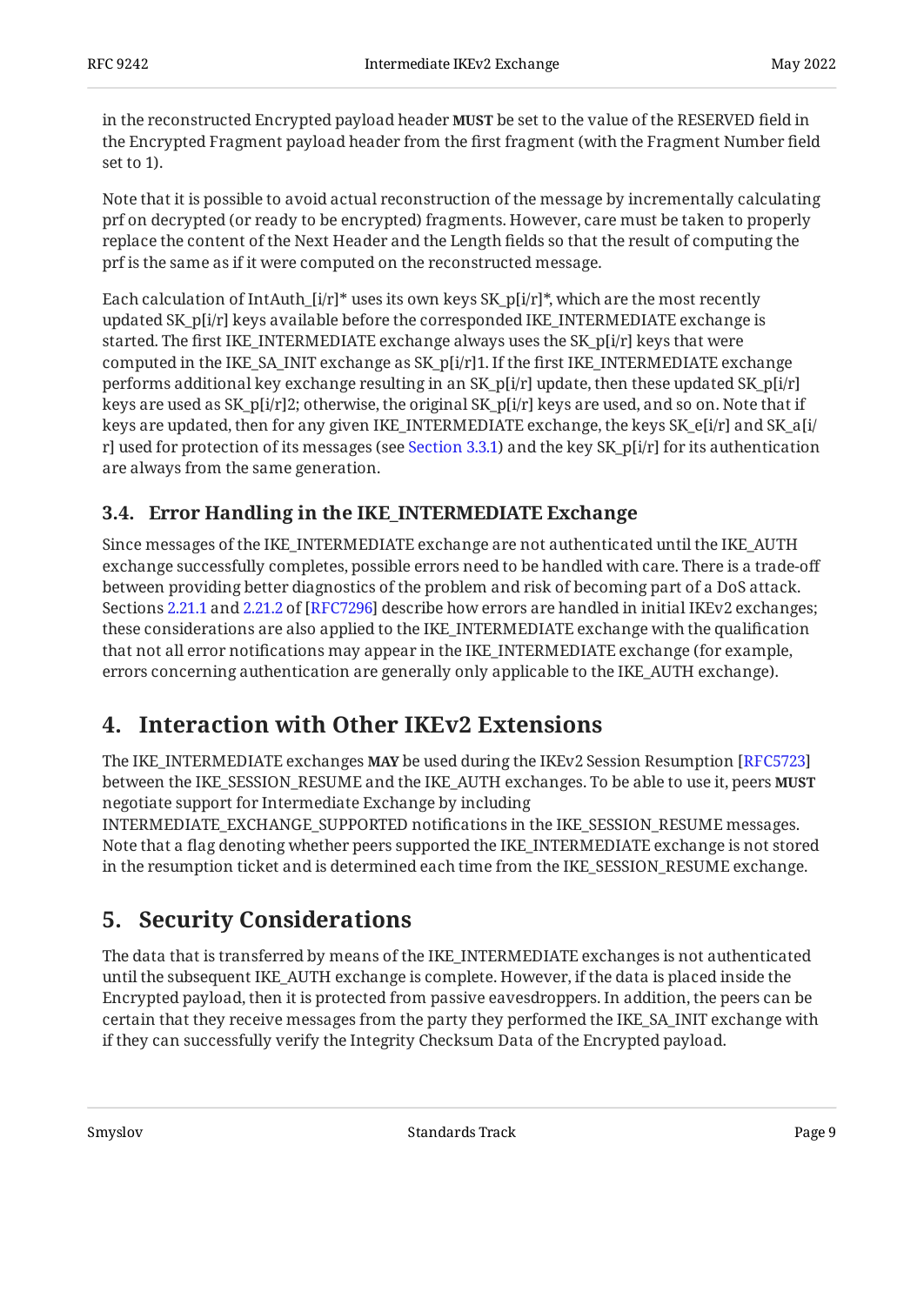The main application for the Intermediate Exchange is to transfer large amounts of data before an IKE SA is set up, without causing IP fragmentation. For that reason, it is expected that IKE fragmentation will be employed in IKE\_INTERMEDIATE exchanges in most cases. [Section 5](https://www.rfc-editor.org/rfc/rfc7383#section-5) of [[RFC7383\]](#page-10-4) contains security considerations for IKE fragmentation.

Since authentication of peers occurs only in the IKE\_AUTH exchange, a malicious initiator may use the Intermediate Exchange to mount a DoS attack on the responder. In this case, it starts creating an IKE SA, negotiates using the Intermediate Exchanges, and transfers a lot of data to the responder that may also require computationally expensive processing. Then, it aborts the SA establishment before the IKE\_AUTH exchange. Specifications utilizing the Intermediate Exchange **MUST NOT** allow an unlimited number of these exchanges to take place at the initiator's discretion. It is recommended that these specifications be defined in such a way that the responder would know (possibly via negotiation with the initiator) the exact number of these exchanges that need to take place. In other words, after the IKE\_SA\_INIT exchange is complete, it is preferred that both the initiator and the responder know the exact number of IKE\_INTERMEDIATE exchanges they have to perform; it is possible that some IKE\_INTERMEDIATE exchanges are optional and are performed at the initiator's discretion, but if a specification defines optional use of IKE\_INTERMEDIATE, then the maximum number of these exchanges must be hard capped by the corresponding specification. In addition, [RFC8019] provides guidelines for the responder of how to deal with DoS attacks during IKE SA establishment.

Note that if an attacker was able to break the key exchange in real time (e.g., by means of a quantum computer), then the security of the IKE\_INTERMEDIATE exchange would degrade. In particular, such an attacker would be able to both read data contained in the Encrypted payload and forge it. The forgery would become evident in the IKE\_AUTH exchange (provided the attacker cannot break the employed authentication mechanism), but the ability to inject forged IKE\_INTERMEDIATE exchange messages with a valid Integrity Check Value (ICV) would allow the attacker to mount a DoS attack. Moreover, in this situation, if the negotiated PRF was not secure against a second preimage attack with known key, then the attacker could forge the IKE\_INTERMEDIATE exchange messages without later being detected in the IKE\_AUTH exchange. To do this, the attacker would find the same IntAuth\_[i/r]\* value for the forged message as for the original.

## <span id="page-9-0"></span>**[6. IANA Considerations](#page-9-0)**

This document defines a new Exchange Type in the "IKEv2 Exchange Types" registry:

<span id="page-9-1"></span>

| Value                | <b>Exchange Type</b> | Reference |
|----------------------|----------------------|-----------|
| 43                   | IKE INTERMEDIATE     | RFC 9242  |
| $-11$ . $-12$ . $-1$ |                      |           |

*[Table 1: IKEv2 Exchange Types](#page-9-1)* 

<span id="page-9-2"></span>This document also defines a new Notify Message Type in the "IKEv2 Notify Message Types - Status Types" registry: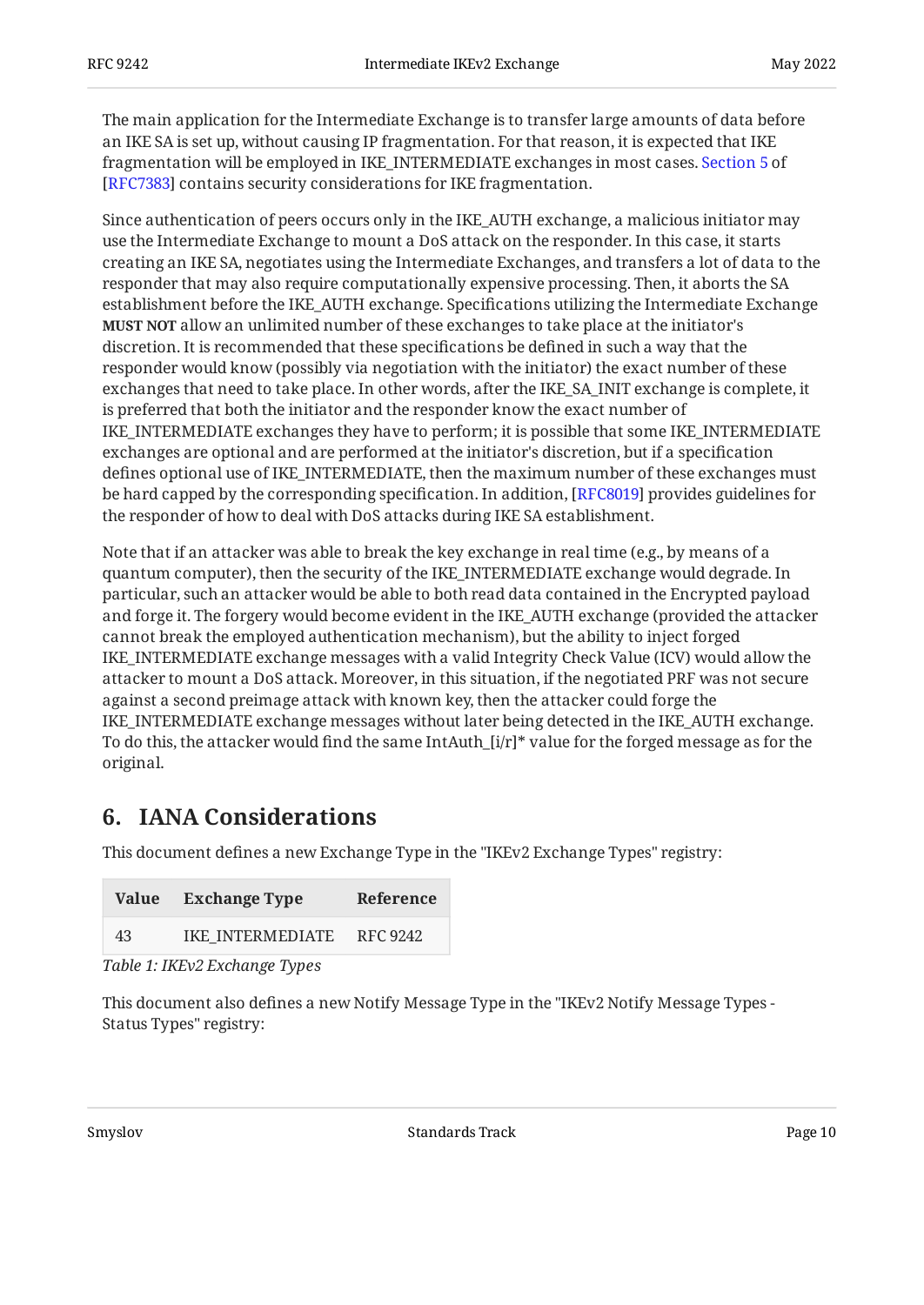<span id="page-10-12"></span>

| Value | <b>NOTIFY MESSAGES - STATUS TYPES</b> | Reference |
|-------|---------------------------------------|-----------|
| 16438 | INTERMEDIATE EXCHANGE SUPPORTED       | RFC 9242  |

<span id="page-10-0"></span>*[Table 2:](#page-10-12) [IKEv2 Notify Message Types - Status Types](#page-9-2)* 

### <span id="page-10-1"></span>**[7. References](#page-10-0)**

#### **[7.1. Normative References](#page-10-1)**

- <span id="page-10-7"></span>**[RFC2119]** Bradner, S., "Key words for use in RFCs to Indicate Requirement Levels", BCP 14, RFC 2119, DOI 10.17487/RFC2119, March 1997, [<https://www.rfc-editor.org/info/](https://www.rfc-editor.org/info/rfc2119) . [rfc2119](https://www.rfc-editor.org/info/rfc2119)>
- <span id="page-10-3"></span>**[RFC7296]** Kaufman, C., Hoffman, P., Nir, Y., Eronen, P., and T. Kivinen, "Internet Key Exchange Protocol Version 2 (IKEv2)", STD 79, RFC 7296, DOI 10.17487/RFC7296, October 2014, <https://www.rfc-editor.org/info/rfc7296>.
- <span id="page-10-4"></span>**[RFC7383]** , Smyslov, V. "Internet Key Exchange Protocol Version 2 (IKEv2) Message Fragmentation", RFC 7383, DOI 10.17487/RFC7383, November 2014, [<https://](https://www.rfc-editor.org/info/rfc7383) . [www.rfc-editor.org/info/rfc7383>](https://www.rfc-editor.org/info/rfc7383)
- <span id="page-10-8"></span>**[RFC8174]** Leiba, B., "Ambiguity of Uppercase vs Lowercase in RFC 2119 Key Words", BCP 14, RFC 8174, DOI 10.17487/RFC8174, May 2017, <[https://www.rfc-editor.org/info/](https://www.rfc-editor.org/info/rfc8174) . [rfc8174](https://www.rfc-editor.org/info/rfc8174)>

#### <span id="page-10-2"></span>**[7.2. Informative References](#page-10-2)**

- <span id="page-10-9"></span>**[RFC5282]** Black, D. and D. McGrew, "Using Authenticated Encryption Algorithms with the Encrypted Payload of the Internet Key Exchange version 2 (IKEv2) Protocol", RFC 5282, DOI 10.17487/RFC5282, August 2008, [<https://www.rfc-editor.org/info/](https://www.rfc-editor.org/info/rfc5282) . [rfc5282](https://www.rfc-editor.org/info/rfc5282)>
- <span id="page-10-10"></span>**[RFC5723]** Sheffer, Y. and H. Tschofenig, "Internet Key Exchange Protocol Version 2 (IKEv2) Session Resumption", RFC 5723, DOI 10.17487/RFC5723, January 2010, [<https://](https://www.rfc-editor.org/info/rfc5723) . [www.rfc-editor.org/info/rfc5723>](https://www.rfc-editor.org/info/rfc5723)
- <span id="page-10-6"></span>**[RFC6928]** Chu, J., Dukkipati, N., Cheng, Y., and M. Mathis, "Increasing TCP's Initial Window", RFC 6928, DOI 10.17487/RFC6928, April 2013, [<https://www.rfc-editor.org/info/](https://www.rfc-editor.org/info/rfc6928) . [rfc6928](https://www.rfc-editor.org/info/rfc6928)>
- <span id="page-10-11"></span>**[RFC8019]** Nir, Y. and V. Smyslov, "Protecting Internet Key Exchange Protocol Version 2 (IKEv2) Implementations from Distributed Denial-of-Service Attacks", RFC 8019, DOI 10.17487/RFC8019, November 2016, <https://www.rfc-editor.org/info/rfc8019>.
- <span id="page-10-5"></span>**[RFC8229]** Pauly, T., Touati, S., and R. Mantha, "TCP Encapsulation of IKE and IPsec Packets", RFC 8229, DOI 10.17487/RFC8229, August 2017, [<https://www.rfc-editor.org/info/](https://www.rfc-editor.org/info/rfc8229) . [rfc8229](https://www.rfc-editor.org/info/rfc8229)>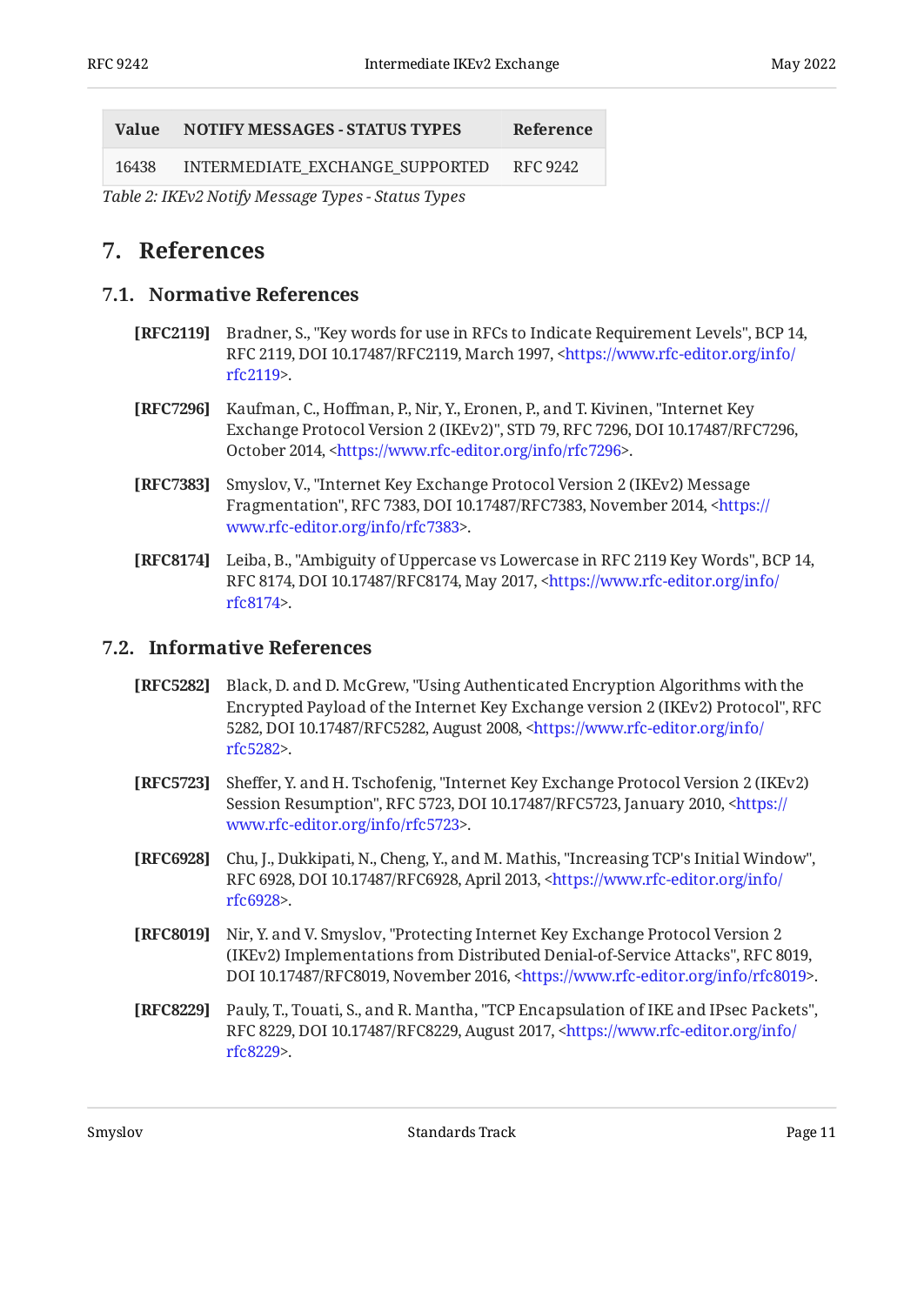## <span id="page-11-0"></span>**[Appendix A. Example of IKE\\_INTERMEDIATE Exchange](#page-11-0)**

This appendix contains an example of the messages using IKE\_INTERMEDIATE exchanges. This appendix is purely informative; if it disagrees with the body of this document, the other text is considered correct.

In this example, there is one IKE\_SA\_INIT exchange and two IKE\_INTERMEDIATE exchanges, followed by the IKE\_AUTH exchange to authenticate all initial exchanges. The xxx in the HDR(xxx,MID=yyy) indicates the Exchange Type, and yyy indicates the Message ID used for that exchange. The keys used for each SK {} payload are indicated in the parenthesis after the SK. Otherwise, the payload notation is the same as is used in [\[RFC7296](#page-10-3)].

```
Initiator Responder
                                 ----------- -----------
HDR(IKE_SA_INIT,MID=0),
SAi1, KEi, Ni,
N(INTERMEDIATE_EXCHANGE_SUPPORTED) -->
                             <-- HDR(IKE_SA_INIT,MID=0),
                                  SAr1, KEr, Nr, [CERTREQ],
                                  N(INTERMEDIATE_EXCHANGE_SUPPORTED)
```
At this point, peers calculate SK\_\* and store them as SK\_\*1. SK\_e[i/r]1 and SK\_a[i/r]1 will be used to protect the first IKE\_INTERMEDIATE exchange, and SK\_p[i/r]1 will be used for its authentication.

```
Initiator Responder
----------- -----------
HDR(IKE_INTERMEDIATE, MID=1),
SK(SK_ei1,SK_ai1) {...} -->
         <Calculate IntAuth_i1 = prf(SK_pi1, ...)>
                          <-- HDR(IKE_INTERMEDIATE,MID=1),
                              SK(SK_er1,SK_ar1) {...}
         <Calculate IntAuth_r1 = prf(SK_pr1, ...)>
```
If the SK  $*1$  keys are updated (e.g., as a result of a new key exchange) after completing this IKE\_INTERMEDIATE exchange, then the peers store the updated keys as SK\_\*2; otherwise, they use  $SK_*^*1$  as  $SK_*^*2$ .  $SK_e[i/r]2$  and  $SK_a[i/r]2$  will be used to protect the second IKE\_INTERMEDIATE exchange, and SK\_p[i/r]2 will be used for its authentication.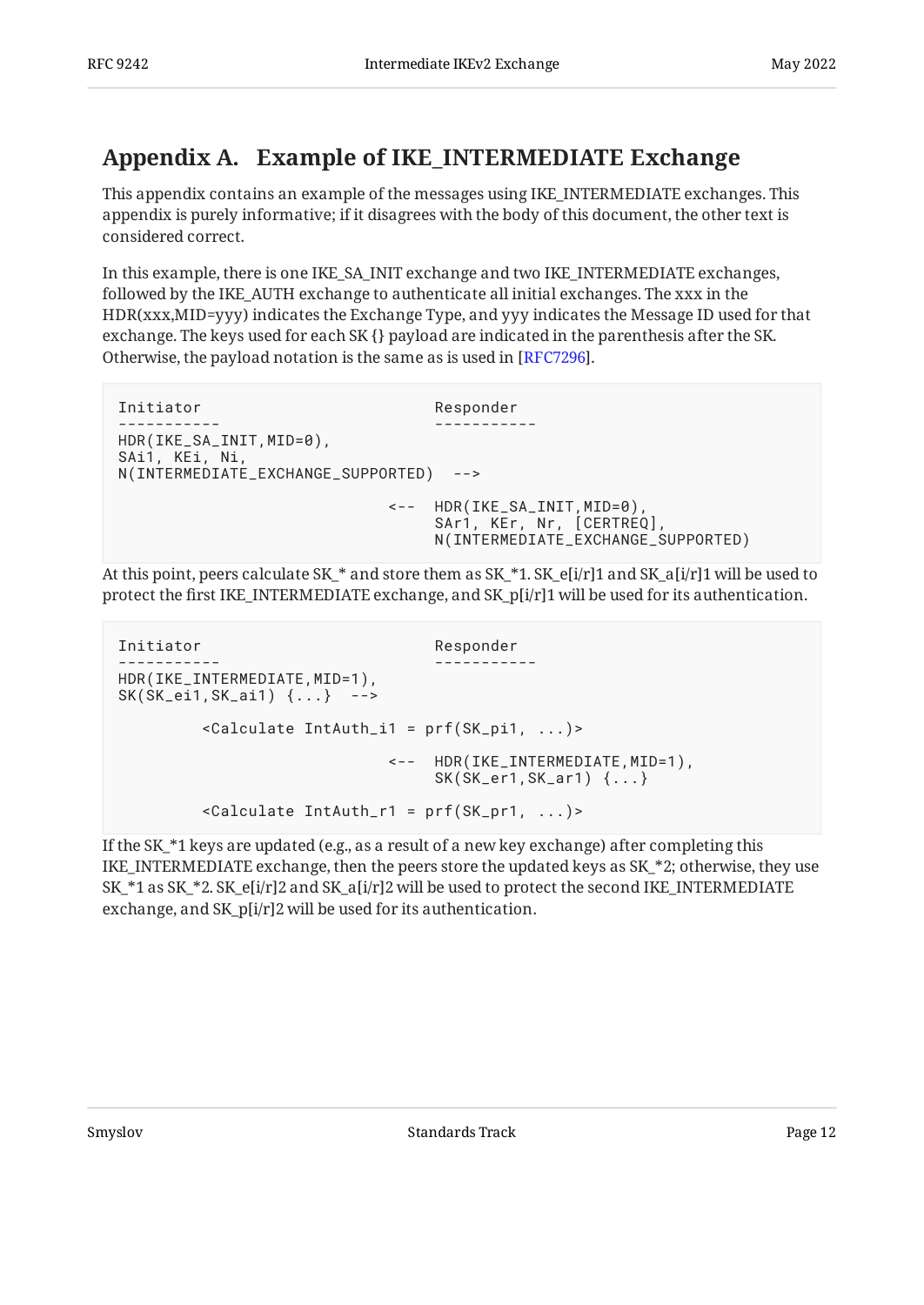```
Initiator Responder
----------- -----------
HDR(IKE_INTERMEDIATE, MID=2),
SK(SK_ei2,SK_ai2) {...} -->
         <Calculate IntAuth_i2 = prf(SK_pi2, ...)>
                          <-- HDR(IKE_INTERMEDIATE,MID=2),
                              SK(SK_er2,SK_ar2) {...}
         <Calculate IntAuth_r2 = prf(SK_pr2, ...)>
```
If the SK  $*2$  keys are updated (e.g., as a result of a new key exchange) after completing the second IKE\_INTERMEDIATE exchange, then the peers store the updated keys as SK\_\*3; otherwise, they use SK\_\*2 as SK\_\*3. SK\_e[i/r]3 and SK\_a[i/r]3 will be used to protect the IKE\_AUTH exchange, SK\_p[i/r]3 will be used for authentication, and SK\_d3 will be used for derivation of other keys (e.g., for Child SAs).

```
Initiator Responder
                                 ----------- -----------
HDR(IKE_AUTH, MID=3),
SK(SK_ei3,SK_ai3)
{IDi, [CERT,] [CERTREQ,]
[IDr,] AUTH, SAi2, TSi, TSr} -->
                             <-- HDR(IKE_AUTH,MID=3),
                                  SK(SK_er3,SK_ar3)
                                  {IDr, [CERT,] AUTH, SAr2, TSi, TSr}
```
In this example, two IKE\_INTERMEDIATE exchanges took place; therefore, SK\_\*3 keys would be used as SK\_\* keys for further cryptographic operations in the context of the created IKE SA, as defined in [RFC7296].

## <span id="page-12-0"></span>**[Acknowledgements](#page-12-0)**

The idea to use an Intermediate Exchange between the IKE\_SA\_INIT and IKE\_AUTH exchanges was first suggested by Tero Kivinen. He also helped to write the example IKE\_INTERMEDIATE exchange shown in [Appendix A.](#page-11-0) Scott Fluhrer and Daniel Van Geest identified a possible problem with authentication of the IKE\_INTERMEDIATE exchange and helped to resolve it. The author is grateful to Tobias Brunner, who raised good questions concerning authentication of the IKE\_INTERMEDIATE exchange and proposed how to make the size of authentication chunks constant regardless of the number of exchanges. The author is also grateful to Paul Wouters and Benjamin Kaduk, who suggested a lot of text improvements for the document.